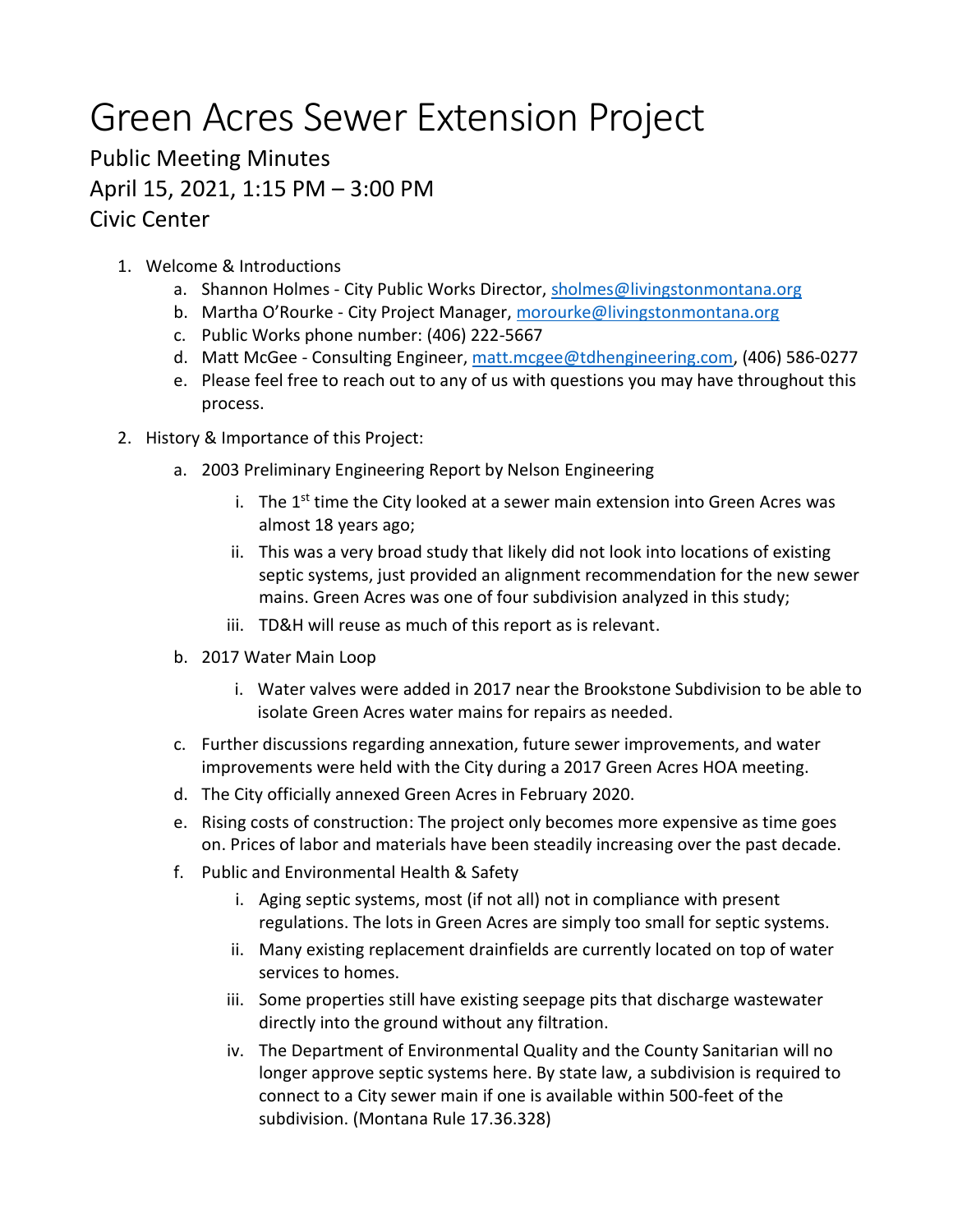- 1. City Code (Section 14-81) requires connection within 90 days (clarification from 60-days as stated during our meeting) if a sewer main is available within 150-feet of an individual property.
- 3. Project Goals
	- a. Provide every City property with reliable utility services
		- i. Each property, whether developed or vacant, will receive a sewer service stub for connection.
			- 1. Please note that if a vacant lot does not connect to the City sewer main or if services are turned off (for seasonal residents), the lot will still be billed a monthly service fee which covers service of the main. This fee is currently \$18.94 per month for sewer.
	- b. Protect drinking water quality
	- c. Protect environmental quality
	- d. This study will provide a sewer alignment that is supported by the Green Acres residents and will provide a cost estimate for the construction of the project. The design and construction will not include work to disconnect from existing septic systems or run the new sewer service and connect to the sewer stub.
- 4. Communication
	- a. Transparency and community involvement
		- i. Residents would like a monthly update on the project
		- ii. Many prefer email communications; however, some do not use email. Other options are to visit the City's website or Facebook page for updates.
		- iii. We will mail out a letter regarding the next public meeting.
	- b. Improvelivingston.com
		- i. This site was used to update residents on the Downtown CIP projects. It will be updated to be used for the Green Acres project.
		- ii. Information to be posted includes: meeting times and locations, meeting minutes, project updates, spreadsheet of estimated SID costs, status updates for any grants that are applied for, the annexation agreement for Green Acres, the 2003 Sewer PER, etc.
		- iii. A link to the site will be provided on the City's website as well.
	- c. Email list
		- i. A sheet of paper was passed around for attendees to list their contact information (emails and phone numbers) during this project.
- 5. Project Costs & Funding
	- a. Special Improvement District (SID) for sewer
		- i. An SID will allow for the total cost of the project to be paid back over 20 years.
		- ii. SID process is outlined by the Montana Code Annotated (MCA Title 7, Chapter 12, Part 41)
		- iii. Cost per property will be assessed based on square footage of the property.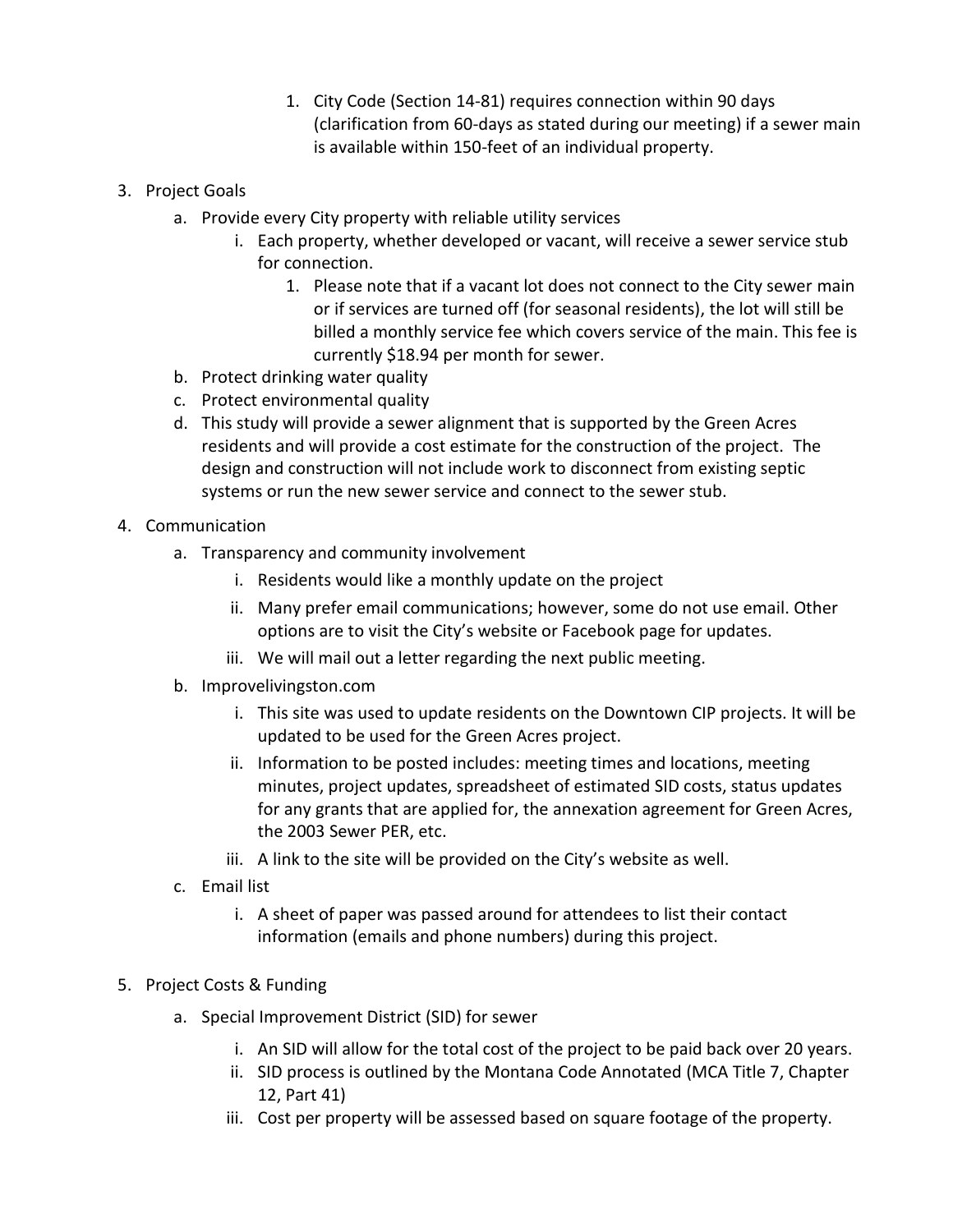- iv. The assessment will stay with the property should a homeowner sell in the future.
- v. The SID will cover the design and construction of the new sewer mains, any impact fees, as well as a payback to the Brookstone Subdivision (see below).
	- 1. Each lot (even those that are presently undeveloped) will receive a sewer service stub.
	- 2. Final costs will be estimated in this engineering study
	- 3. The \$150 connection fee will be waived for each sewer connection, as was approved by the City Manager in past meetings.
	- 4. Development impact fees of each new sewer connection will need to be assessed. Impact fees cover the added impact of each service on the City's sewer system and Wastewater Reclamation Facility. This will ultimately be the City Commission's decision.
		- a. The current impact fee per sewer connection is approx. \$4,500
		- b. Additional information regarding the City's code on Development Impact Fees may be found here: [https://library.municode.com/mt/livingston/codes/code\\_of\\_ord](https://library.municode.com/mt/livingston/codes/code_of_ordinances?nodeId=CH24DEIMFE) [inances?nodeId=CH24DEIMFE](https://library.municode.com/mt/livingston/codes/code_of_ordinances?nodeId=CH24DEIMFE)
		- c. This will be included in the final SID cost.
- b. Water SID?
	- i. A cost-efficient option is to include water improvements to the project now rather than addressing them in a few years under a separate project. The ultimate decision for adding the water improvements will come from the Green Acres residents.
	- ii. There are no valves in the Green Acres water loop. Should a water repair be needed, it is going to impact all of the water users at Green Acres because there is no way to isolate a section of pipe.
	- iii. The loop will require additional fire hydrants to bring the system up to fire code.
	- iv. Water mains are 70+ years old and not built to City standards. These will eventually need to be replaced completely.
		- a. Tana Lane and North Spruce Lane do not have water mains. Water services to the houses on these roads cross through their rear neighbors' properties.
	- v. We can provide costs for adding water to the sewer project in two different scenarios:
		- a. Minimal water improvements (adding valves and hydrants)
		- b. Full water main replacement with the addition of a water main in Tana Lane and in North Spruce Lane.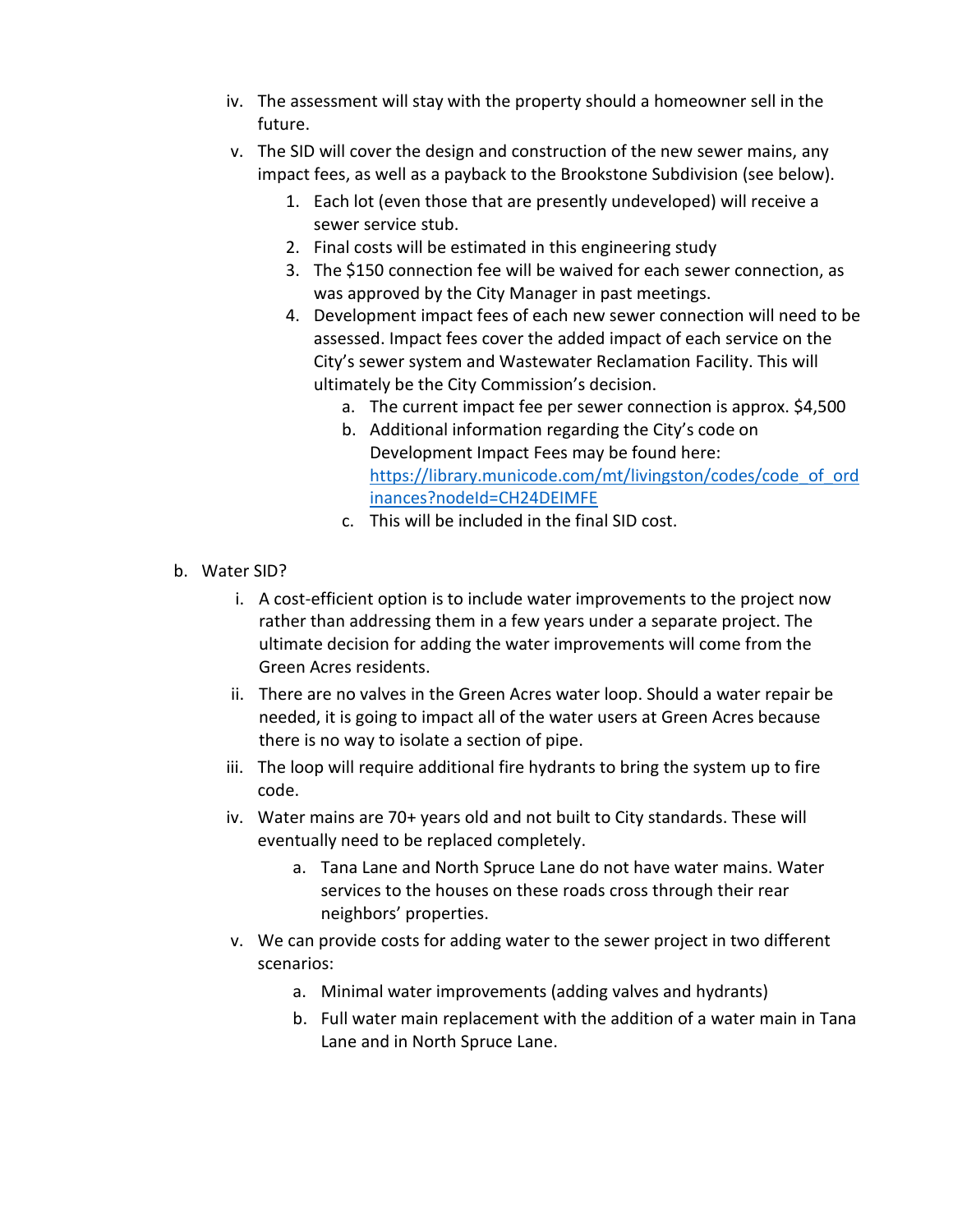- c. Green Acres HOA fees
	- i. The residents voted to have the money distributed back to each property owner. Checks should be received in the next couple weeks.
	- ii. The HOA is officially dissolved.
- d. Brookstone Subdivision payback
	- i. They paid to extend the sewer main to their property boundaries and to upsize it larger than required for their subdivision to allow capacity for future connections in surrounding areas.
	- ii. The payback amount is \$300,000 and will be included in the costs of this project.
	- iii. Similarly, Green Acres sewer mains will be sized to allow for future connection of nearby properties as well. This will create a payback for the Green Acres residents in the future.
- e. Other Project Funding & Cost Comments:
	- i. Aside from the costs associated with sewer main design and construction, each resident is responsible for the costs of connecting their homes to the sewer main:
		- 1. The City's standard \$150 connection fee will be waived.
		- 2. Residents may choose their own contractor to connect from the new sewer main to the existing sewer service from the house.
			- a. Contact your contractor about options and schedule. It could be a busy time if 90+ residents need to connect services at the same time. Options to route sewer from the house to the main (if in the street) include:
				- i. Core a new hole in the foundation such that the sewer service exits the house into the front yard rather than the backyard;
				- ii. Install a septic pump into the existing tank and run a new service from the existing septic tank to the sewer main;
				- iii. Reroute the existing backyard service to the front of the house using a series of 45-degree bends.
		- 3. There may also be an option to utilize the City's contractor to perform this work and have it added to the costs of the SID if desired.
	- ii. Clarification: We want the project to be cost-effective for everyone, not cost prohibitive.
	- iii. City code requires a home to connect to the main within 90 days (City Code, Section 14-81).
- 6. Schedule
	- a. Survey of existing infrastructure & property owner meetings
		- i. Plan to start surveying streets, properties, existing utilities, and existing septic systems (tanks, sewer service locations, etc.) in the next few weeks